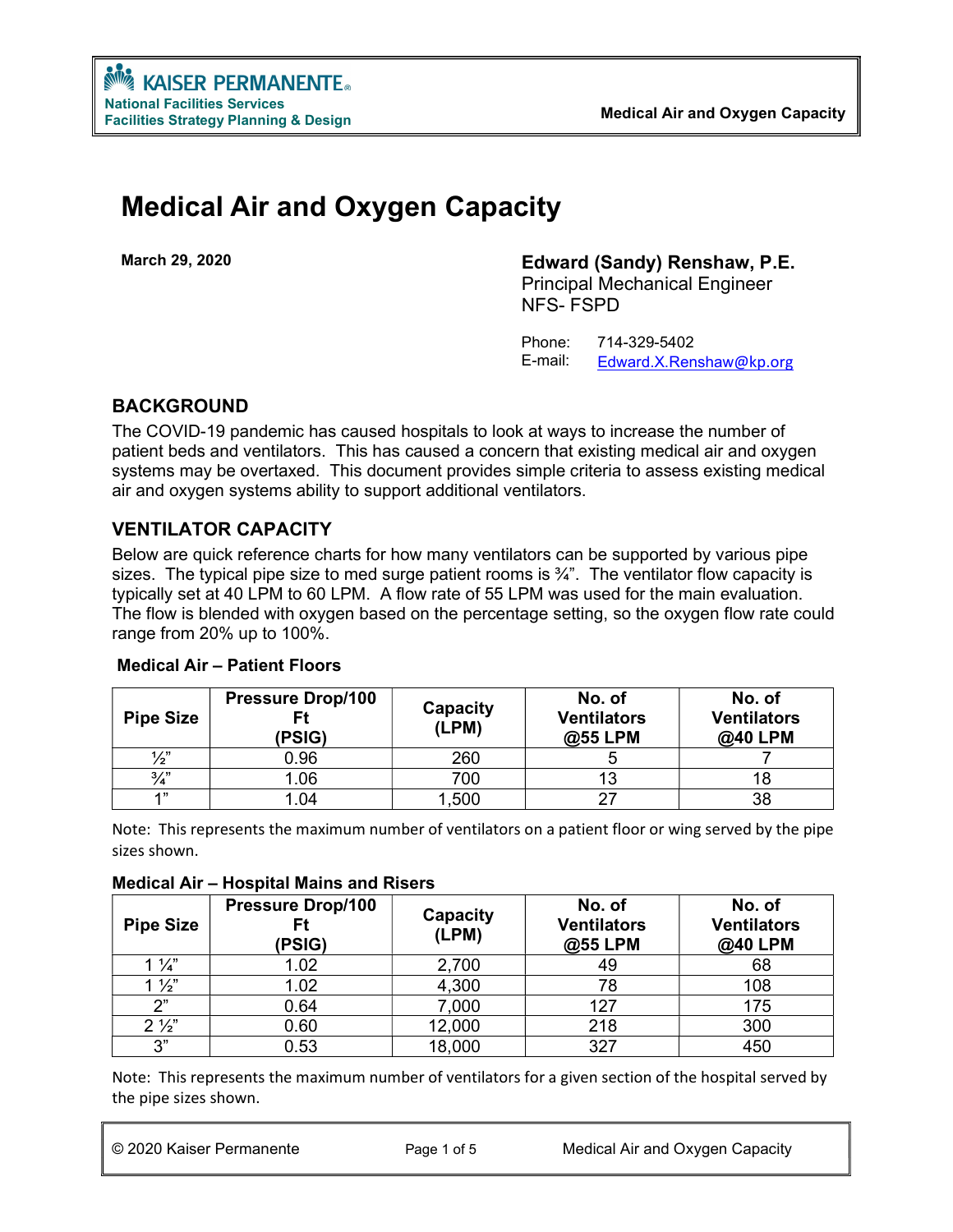| <b>Pipe Size</b> | <b>Pressure Drop/100</b><br>(PSIG) | Capacity<br>(LPM) | No. of<br><b>Ventilators</b><br>@55 LPM | No. of<br><b>Ventilators</b><br>@10 LPM |
|------------------|------------------------------------|-------------------|-----------------------------------------|-----------------------------------------|
| $\frac{1}{2}$    | .06                                | 260               |                                         | 26                                      |
| $\frac{3}{4}$ "  | .06                                | 660               |                                         | 66                                      |
| 4, 33            | .01                                | 1,400             | 25                                      | 140                                     |

#### Oxygen – Patient Floors

Note: This represents the maximum number of ventilators on a patient floor or wing served by the pipe sizes shown.

| <b>Pipe Size</b> | <b>Pressure Drop/100</b><br>Ft<br>(PSIG) | Capacity<br>(LPM) | No. of<br><b>Ventilators</b><br>@55 LPM | No. of<br><b>Ventilators</b><br>@10 LPM |
|------------------|------------------------------------------|-------------------|-----------------------------------------|-----------------------------------------|
| $1\frac{1}{4}$   | 1.05                                     | 2,600             |                                         | 260                                     |
| $1\frac{1}{2}$   | 0.99                                     | 4,000             | 73                                      | 400                                     |
| 2"               | 0.90                                     | 8,000             | 145                                     | 800                                     |
| $2\frac{1}{2}$   | 0.66                                     | 12,000            | 218                                     | 1,200                                   |
| 3"               | 0.58                                     | 18,000            | 327                                     | 1,800                                   |
| 4"               | 0.33                                     | 28,000            | 509                                     | 2,800                                   |

#### Oxygen – Hospital Mains and Risers

Note: This represents the maximum number of ventilators for a given section of the hospital served by the pipe sizes shown.

### **DISCUSSION**

The limiting factor regarding how many ventilators can be placed on a patient floor or wing are the flow settings and oxygen percentage. Treating patients with COVID-19 requires a lot of oxygen so that is really the limiting factor. Clinical staff reports using oxygen flow settings of 80% to 100% for the critical patients.

In emergency scenarios, pressure at the outlet can drop below 50 PSIG. The Hamilton G5 Ventilator has a minimum pressure requirement of 41 PSIG for medical air and 29 PSIG for oxygen. Respiratory therapist and ventilator vendors should be consulted.

We also evaluated hospital campuses on bulk oxygen storage capacity and found out that, most hospitals are limited by the bulk oxygen system vaporizer size. Ways to increase oxygen capacity are adding a second vaporizer, replacing the existing vaporizer or bringing in a portable large vaporizer on a trailer. We suggest working with the bulk O2 vendor on this.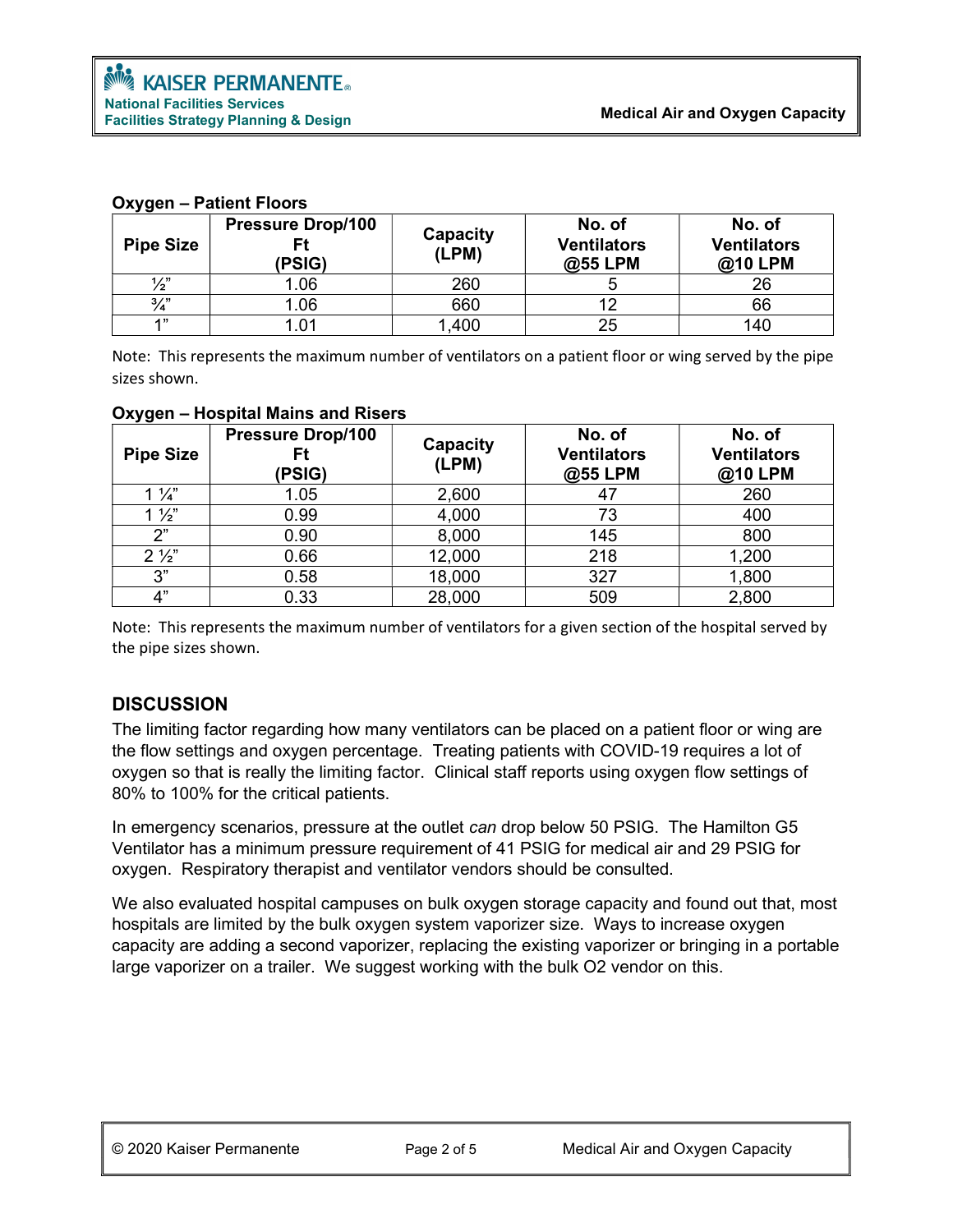## ASSESSING MEDICAL AIR COMPRESSOR CAPACITY

Medical air compressors are sized for full load, with one (1) compressor as a back-up. When assessing the system, consider the existing and anticipated new ventilator loads. The table below shows compressor capacity required, based on ventilator quantity.

| <b>No. of Ventilators</b><br>@55 LPM | <b>Total Capacity</b><br>(LPM) | <b>Equivalent Compressor</b><br><b>Capacity Required</b><br>(SCFM) |
|--------------------------------------|--------------------------------|--------------------------------------------------------------------|
|                                      | 55                             |                                                                    |
|                                      | 275                            | 10                                                                 |
| 10                                   | 550                            | 19                                                                 |
| 50                                   | 2,750                          | 96                                                                 |
| 100                                  | 5,500                          | 193                                                                |

#### Medical Air Compressor Verification

#### Medical Air Compressor Verification

| <b>No. of Ventilators</b><br>@40 LPM | <b>Total Capacity</b><br>(LPM) | <b>Equivalent Compressor</b><br><b>Capacity Required</b><br>(SCFM) |
|--------------------------------------|--------------------------------|--------------------------------------------------------------------|
|                                      | 40                             |                                                                    |
|                                      | 200                            |                                                                    |
| 10                                   | 400                            | 14                                                                 |
| 50                                   | 2,000                          | 70                                                                 |
| 100                                  | 4.000                          | 140                                                                |

Notes:

- 1. Based on the ventilator flows indicated with 100% medical air.
- 2. For compressor capacity multiply LPM by 0.035 to obtain SCFM.

## ASSESSING OXYGEN CAPACITY

Oxygen systems are sized for oxygen load. They are also required to have back-up reserve capacity. System source can be a bulk cryogenic (liquid O2) tank or a series of cylinders. Reserve capacity can be a secondary tank and a bank of cylinders. There must be an automatic changeover manifold. When assessing the system, consider the existing and anticipated new ventilator loads. The table below shows oxygen cylinder capacity required based on the number of ventilators. Bulk systems must be evaluated on a case by case basis. Normally, distribution piping is the limiting factor.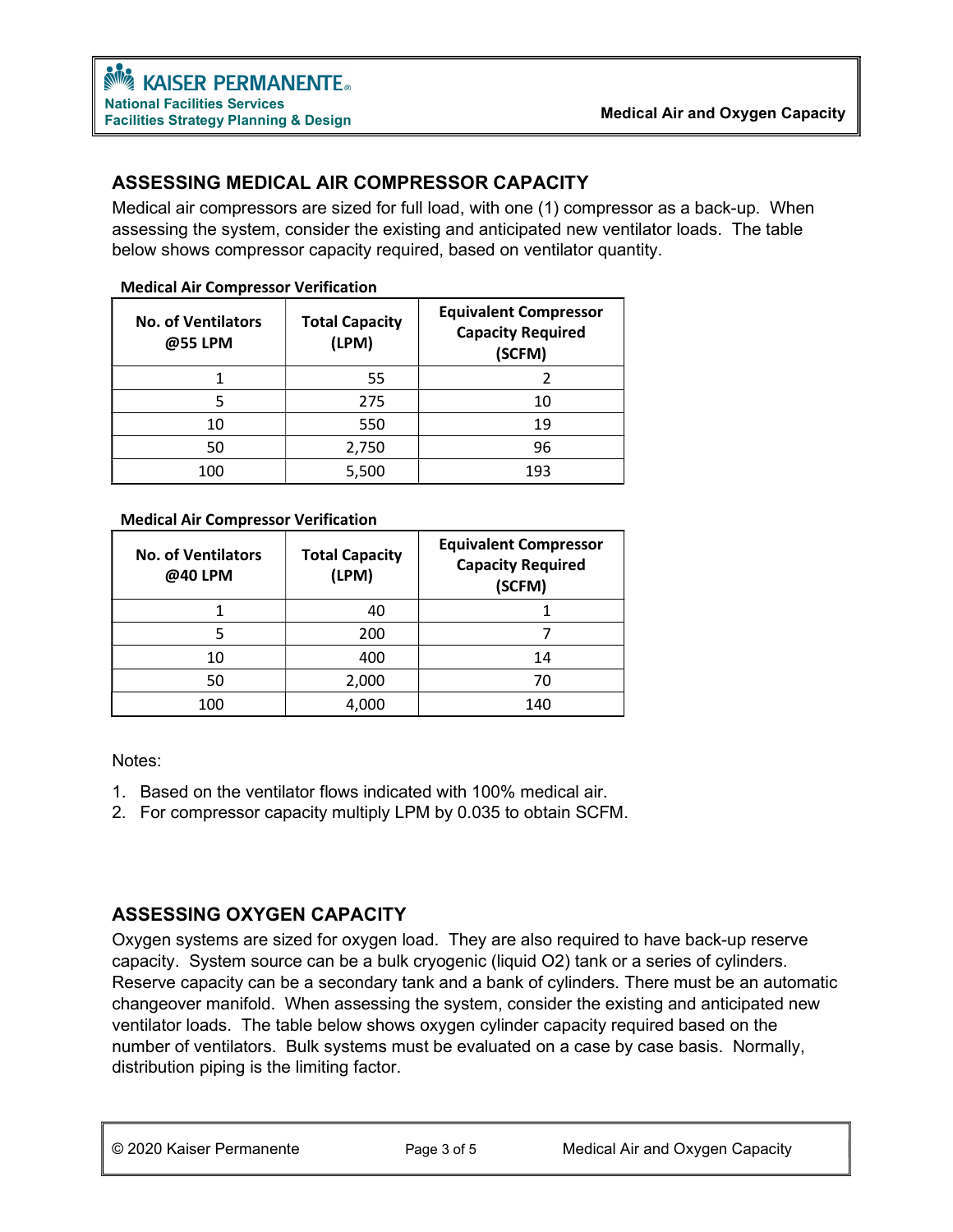| No. of<br><b>Ventilators on</b><br>100% O2 @55<br><b>LPM</b> | <b>Total</b><br>Capacity<br>(LPM) | <b>Bulk Oxygen</b><br><b>Consumption per Day</b><br>(gallons) | <b>Equivalent # of Oxygen</b><br><b>Consumption per Day</b><br>(K Type Cylinders) |
|--------------------------------------------------------------|-----------------------------------|---------------------------------------------------------------|-----------------------------------------------------------------------------------|
|                                                              | 55                                | 24                                                            | 11                                                                                |
| $\mathfrak{p}$                                               | 110                               | 48                                                            | 23                                                                                |
| 5                                                            | 275                               | 120                                                           | 57                                                                                |
| 10                                                           | 550                               | 241                                                           | 115                                                                               |
| 50                                                           | 2,750                             | 1,205                                                         | 574                                                                               |
| 100                                                          | 5,500                             | 2,409                                                         | 1,148                                                                             |

#### Oxygen Capacity Verification – Max Flow Estimate 100% O2 @55 LPM

#### Oxygen Capacity Verification – Min Flow Estimate @ 10 LPM

| No. of<br><b>Ventilators O2</b><br>Flow @10 LPM | <b>Total</b><br>Capacity<br>(LPM) | <b>Bulk Oxygen</b><br><b>Consumption per Day</b><br>(gallons) | <b>Equivalent # of Oxygen</b><br><b>Consumption per Day</b><br>(K Type Cylinders) |
|-------------------------------------------------|-----------------------------------|---------------------------------------------------------------|-----------------------------------------------------------------------------------|
|                                                 | 10                                |                                                               |                                                                                   |
|                                                 | 20                                | 9                                                             |                                                                                   |
|                                                 | 50                                | 22                                                            | 10                                                                                |
| 10                                              | 100                               | 44                                                            | 21                                                                                |
| 50                                              | 500                               | 219                                                           | 104                                                                               |
| 100                                             | 1,000                             | 438                                                           | 209                                                                               |

Notes:

1. One (1) H or K type O2 cylinder contains 6,900 liters of O2

## TEMPORARY SYSTEMS

Temporary facilities, shelled spaces, "MASH" units, tents, etc will need medical air and oxygen systems. Distribution piping may not be possible. Cylinders set by a bed may be a simple solution. However, the cylinders may have to be replaced frequently.

A portable rental unit could be a temporary source of medical air. Flexible distribution piping could be used for quick installation, but must be rated for medical air use. Cylinders could, too. Cylinders might be depleted very quickly, so capacity needs to be evaluated prior to deployment.

Cylinders could also be temporary sources of oxygen. Again, usage and capacity need to be carefully evaluated. There are also portable bulk oxygen systems on trailers, which could be parked nearby. Flexible distribution piping could be used for quick installation, but must be rated for oxygen use.